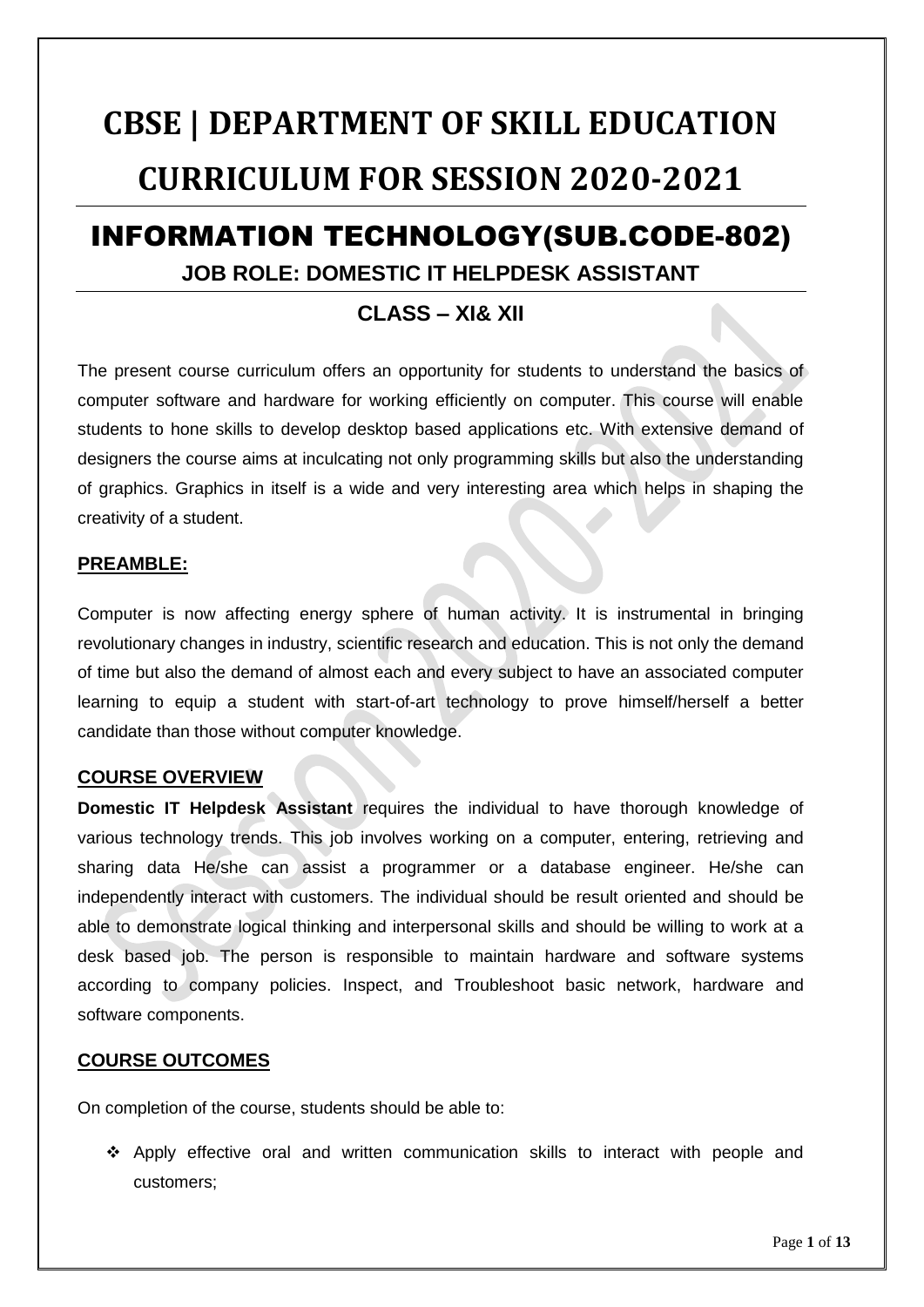- $\div$  Identify the principal components of a computer system; Demonstrate the basic skills of using computer;
- $\div$  Identify the solution for small applications in the form of computer programmes
- Use the computer for the data entry process with speed and accuracy.
- $\div$  Manage the database and handle queries.
- $\div$  Understand basic cyber safety and security norms
- $\div$  Will be able to troubleshoot the computer system

#### **SALIENT FEATURES OF THE COURSE**

The course will equip students with skills to analyze various problems and their trouble shooting. Content of the course has been designed as such to make students capable of independently working on a desktop and be able to develop applications to handle computations of small scale and record keeping.

Students will develop following skills:

- $\div$  It will empower students with various skills required to work efficiently on computer.
- Understand basic functional and computational units.
- ❖ Understand networking and internet concepts
- \* Recognize various internet devices and threats to cyber security.
- Skills to work efficiently with basic office tools like word, spreadsheets, presentation
- Understand basics of databases and SQL to handle databases
- ❖ Develop programming skills in Java

Through this course students will not only gain knowledge about the basics of computer but will also develop confidence in developing small applications through programming.

### **SCHEME OF UNITS**

This course is a planned sequence of instructions consisting of units meant for developing employability and vocational competencies of students of Class XI opting for skill subject along with other education subjects.

The unit-wise distribution of hours and marks is given overleaf: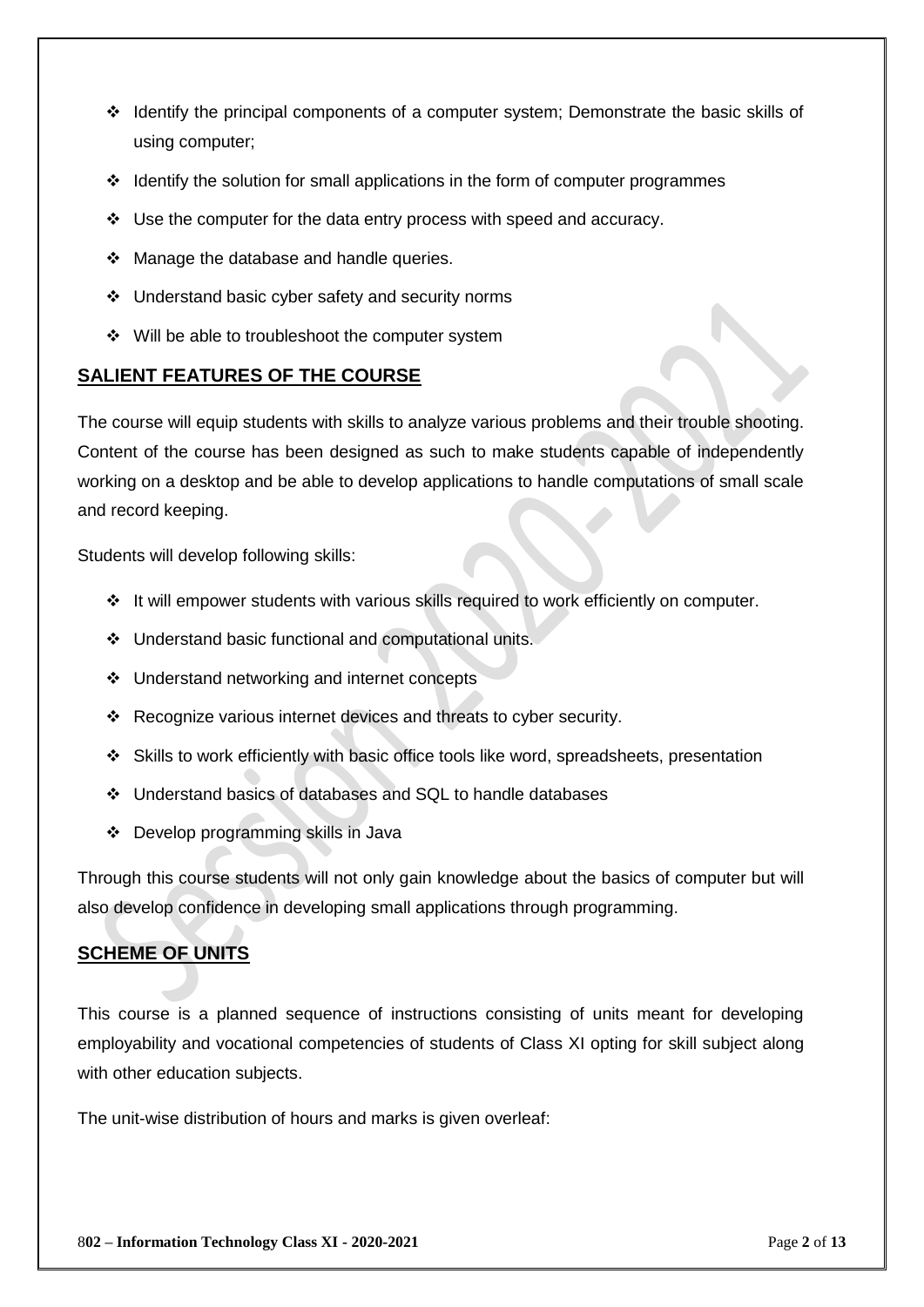# CLASS – XI (SESSION 2020-2021)

**Total Marks: 100 (Theory-60 + Practical-40)**

|          | <b>INFORMATION TECHNOLOGY (802)</b><br>Class XI(Session 2020-21) |                                                           |                  |                                                         |  |
|----------|------------------------------------------------------------------|-----------------------------------------------------------|------------------|---------------------------------------------------------|--|
|          | <b>UNITS</b>                                                     | <b>NO. OF HOURS</b><br>for Theory and<br><b>Practical</b> |                  | <b>MAX. MARKS</b><br>for Theory and<br><b>Practical</b> |  |
|          | <b>Employability Skills</b>                                      |                                                           |                  |                                                         |  |
|          | Unit 1: Communication Skills-III                                 |                                                           | 10               |                                                         |  |
|          | Unit 2: Self-Management Skills-III                               |                                                           | 10               |                                                         |  |
| Part A   | Unit 3 : ICTSkills-III                                           |                                                           | 10 <sup>1</sup>  | 10                                                      |  |
|          | Unit 4 : Entrepreneurial Skills-III                              |                                                           | 15               |                                                         |  |
|          | Unit 5 : Green Skills-III                                        |                                                           | 05               |                                                         |  |
|          | <b>Total</b>                                                     |                                                           | 50               | 10                                                      |  |
|          | <b>Subject Specific Skills</b>                                   | <b>Theory</b>                                             | <b>Practical</b> | <b>Marks</b>                                            |  |
|          | Unit -1 : Computer Organization                                  | 10                                                        | 15               | 5                                                       |  |
| <u>ന</u> | Unit -2: Networking And Internet                                 | 15                                                        | 25               | 10                                                      |  |
| Part     | Unit-3 : Office Automation Tools                                 | 15                                                        | 30               | 10                                                      |  |
|          | Unit-4: RDBMS                                                    | 15                                                        | 20               | 10                                                      |  |
|          | Unit-5: Fundamentals of Java                                     | 25                                                        | 35               | 15                                                      |  |
|          | <b>Total</b>                                                     | 85                                                        | 125              | 50                                                      |  |
|          | <b>Practical Work</b>                                            |                                                           |                  |                                                         |  |
|          | <b>Office Automation Tools</b>                                   |                                                           |                  | 15                                                      |  |
| Part     | <b>JAVA Programme</b>                                            |                                                           |                  | 10                                                      |  |
|          | <b>MYSQL Commands</b>                                            |                                                           |                  | 5                                                       |  |
|          | <b>Total</b>                                                     |                                                           |                  | 30                                                      |  |
|          | <b>Project Work</b>                                              |                                                           |                  |                                                         |  |
|          | <b>Practical File</b>                                            |                                                           |                  | 05                                                      |  |
| Part D   | Viva Voce                                                        |                                                           |                  | 05                                                      |  |
|          | <b>Total</b>                                                     |                                                           |                  | 10                                                      |  |
|          | <b>GRAND TOTAL</b>                                               |                                                           | 260              | 100                                                     |  |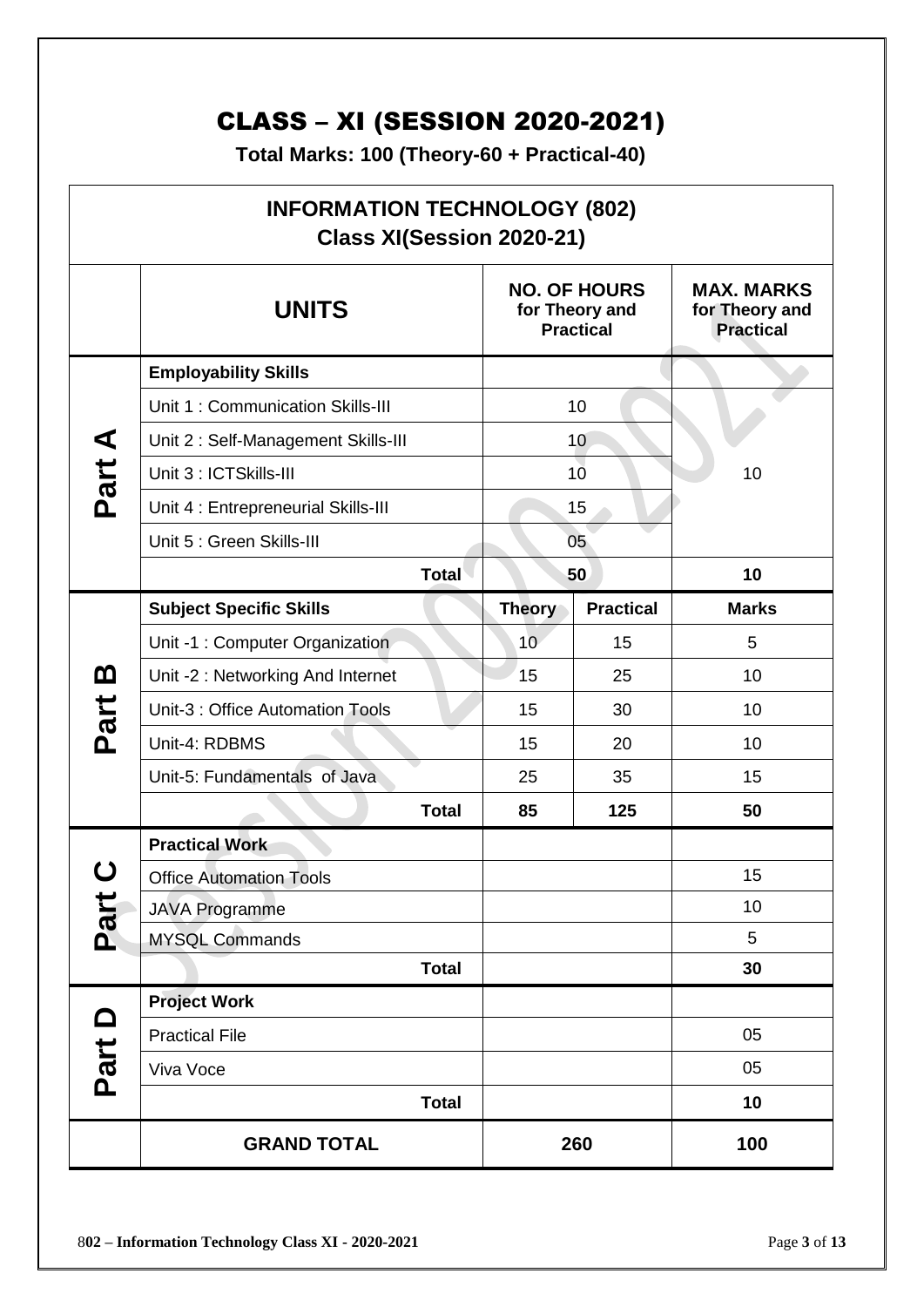# **DETAILED CURRICULUM/TOPICS FOR CLASS XI:**

# **Part-A: EMPLOYABILITY SKILLS**

| <b>S. No.</b> | <b>Units</b>                                                | <b>Duration in Hours</b> |
|---------------|-------------------------------------------------------------|--------------------------|
| 1.            | Unit 1: Communication Skills-III                            | 10                       |
| 2.            | Unit 2: Self-management Skills-III                          | 10                       |
| 3.            | Unit 3: Information and Communication Technology Skills-III | 10                       |
| 4.            | Unit 4: Entrepreneurial Skills-III                          | 15                       |
| 5.            | Unit 5: Green Skills-III                                    | 05                       |
|               | <b>TOTAL DURATION</b>                                       | 50                       |

**NOTE: For Detailed Curriculum/ Topics to be covered under Part A: Employability Skillscan be downloaded from CBSE website**.

# **Part-B – SUBJECT SPECIFIC SKILLS**

- UNIT -1 : COMPUTER ORGANIZATION
- UNIT -2 : NETWORKING AND INTERNET
- UNIT-3 : OFFICE AUTOMATION TOOLS
- UNIT-4: RDBMS
- UNIT-5: FUNDAMENTALS OF JAVA

# **UNIT-1 COMPUTER ORGANIZATION**

| S.<br>NO.      | <b>LEARNING</b><br><b>OUTCOMES</b>                                                     | <b>THEORY</b>                                                                                                                                                                                                                                                            | <b>PRACTICAL</b>                                                                                                                                                                                  |
|----------------|----------------------------------------------------------------------------------------|--------------------------------------------------------------------------------------------------------------------------------------------------------------------------------------------------------------------------------------------------------------------------|---------------------------------------------------------------------------------------------------------------------------------------------------------------------------------------------------|
| 1              | Understand and<br>appreciate<br>fundamentals of<br>Computer and its<br>characteristics | Introduction to Fundamentals of<br>Computer and its use<br>Characteristics of computer<br>٠<br>Components of computer<br>Block diagram of computer<br>Processes of task execution<br>steps of process execution<br>function of various components<br>of computer and CPU | identify and enlist various<br>applications of computer<br>illustrate various<br>components of computer<br>under different blocks<br>illustrate functions of<br>various components of<br>computer |
| $\overline{2}$ | Understand the<br>components of<br>computer                                            | identify various components of<br>$\bullet$<br>computer<br>appreciate function and use of<br>I/O devices<br>learn about various storage<br>devices used in computer<br>various memory units of<br>storage                                                                | illustrate various types of<br>I/O devices<br>identify and find out the<br>application of each of the<br>I/O Devices                                                                              |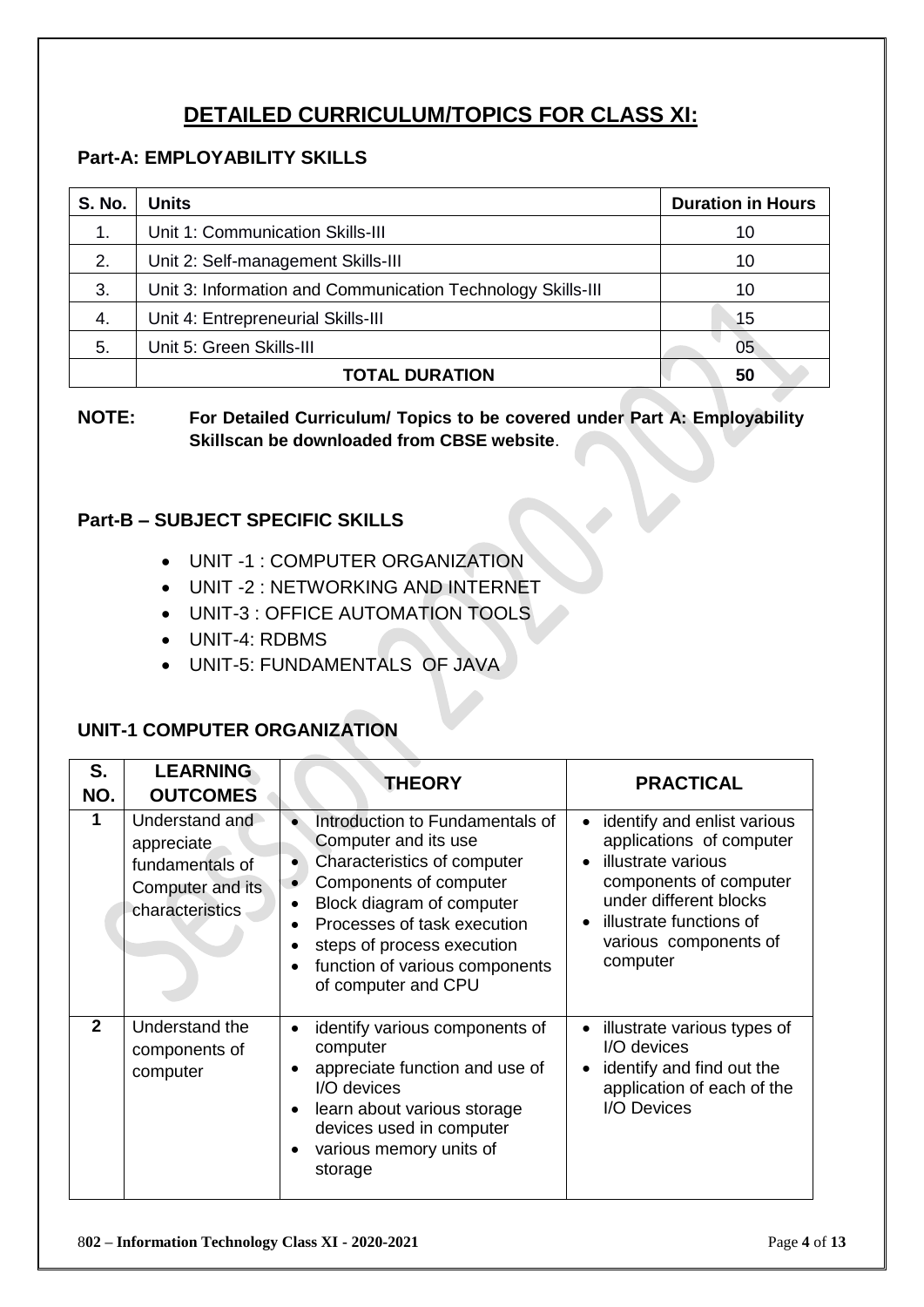| S.<br>NO. | <b>LEARNING</b><br><b>OUTCOMES</b>                  | <b>THEORY</b>                                                                                                                                                                                                                                                                                                                                                                                                                                                                                                                                                                                                       | <b>PRACTICAL</b>                                                                                                                                                                                                                                                                                                                                                                                                     |
|-----------|-----------------------------------------------------|---------------------------------------------------------------------------------------------------------------------------------------------------------------------------------------------------------------------------------------------------------------------------------------------------------------------------------------------------------------------------------------------------------------------------------------------------------------------------------------------------------------------------------------------------------------------------------------------------------------------|----------------------------------------------------------------------------------------------------------------------------------------------------------------------------------------------------------------------------------------------------------------------------------------------------------------------------------------------------------------------------------------------------------------------|
| 3         | Understand<br><b>Operating System</b>               | introduction to Operating<br>$\bullet$<br>System and its need<br>functions of operating system<br>$\bullet$<br>types of operating system<br>difference between various<br>operating systems                                                                                                                                                                                                                                                                                                                                                                                                                         | • identify different types of<br>OS in computers/mobile<br>phones<br>identify the different in<br>features of various<br>operating systems                                                                                                                                                                                                                                                                           |
| 4         | Troubleshooting<br>in computer<br>system            | introduction to common<br>$\bullet$<br>troubleshooting/problems<br>common troubleshooting steps<br>troubleshooting hardware<br>problems like display,<br>keyboard, mouse etc.<br>troubleshooting printer<br>$\bullet$<br>problems<br>understanding printer IP<br>address<br>understanding various printer<br>settings like fast/ slow printing<br>sound troubleshooting<br>$\bullet$<br>understanding speaker settings<br>like volume etc.<br>troubleshooting software<br>problems<br>troubleshooting networking<br>$\bullet$<br>problems<br>learn about problems in<br>$\bullet$<br>network fly lead, network card | identifying different kinds<br>of problems in the system<br>and its peripheral devices<br>setting up a printer<br>selecting a printer<br>setting default printer<br>changing printer settings<br>how to forcefully restart a<br>computer or stop a task<br>demonstration of<br>problems in fly lead,<br>network card and possible<br>solutions                                                                       |
| 5.        | Understand the<br>importance of<br><b>Utilities</b> | Disk Space management<br>$\bullet$<br><b>Disk Cleanup</b><br>Managing Recycle Bin<br>learning about disk<br>defragmentation<br>learn to remove unused<br>programs<br>learn to disable unused<br>program services<br>restart the system<br>$\bullet$<br>learn to use command prompt<br>$\bullet$<br>to search for a file.                                                                                                                                                                                                                                                                                            | illustration to view the disk<br>storage<br>to apply Disk Cleanup<br>utilities to enhance<br>performance of the<br>system<br>to identify, view and<br>manage Recycle Bin<br>illustration and hands on<br>to remove unused<br>programs<br>illustration and hands on<br>to disable/enable program<br>services<br>restart the computer<br>to search different files<br>using various options and<br>wildcard characters |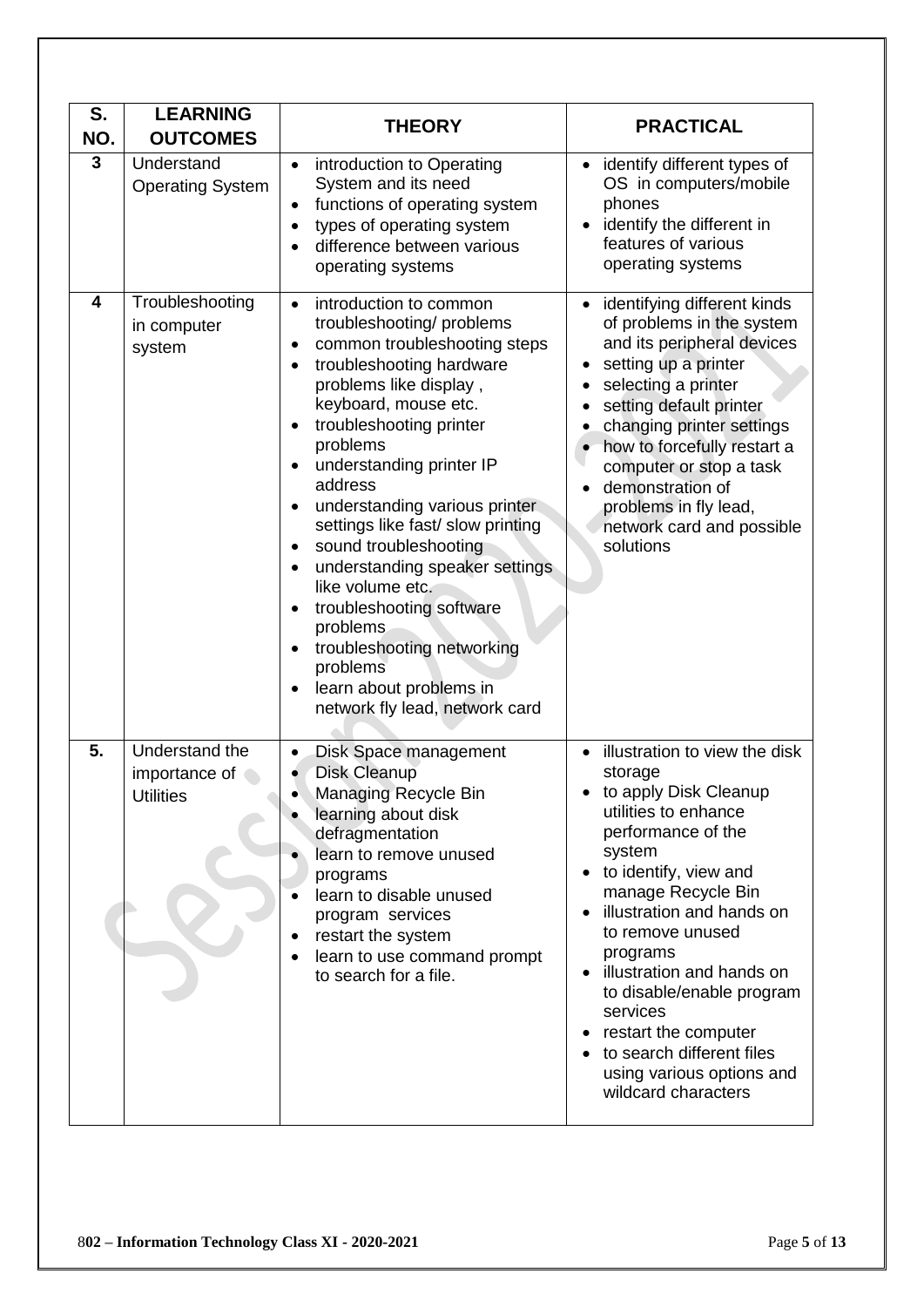# **UNIT 2: NETWORKING AND INTERNET**

| S.<br>NO.        | <b>LEARNING</b><br><b>OUTCOMES</b>                                   | <b>THEORY</b>                                                                                                                                                                                                                                                                                                                                                                                                                                                                                                                                                                  | <b>PRACTICAL</b>                                                                                                                                                                                            |
|------------------|----------------------------------------------------------------------|--------------------------------------------------------------------------------------------------------------------------------------------------------------------------------------------------------------------------------------------------------------------------------------------------------------------------------------------------------------------------------------------------------------------------------------------------------------------------------------------------------------------------------------------------------------------------------|-------------------------------------------------------------------------------------------------------------------------------------------------------------------------------------------------------------|
| 1.               | Understand<br>Computer<br>Networking                                 | Introduction<br>$\bullet$<br>Need and benefits of networking<br>$\bullet$<br>of<br>Components<br>a<br>network:<br>sender,<br>receive,<br>message,<br>channel<br>$\overline{\phantom{a}}$<br>• Transmission Medium (wired and<br>wireless)<br>• Telephone<br><b>Network</b><br>standard<br>(technology<br>each<br>used<br>in<br>generation)<br>Working<br><b>Devices</b><br>(RJ45<br>connector, Modem,<br>Repeater,<br>Hub, Switch, Bridge, Gateway,<br>Routers)<br>• Network Topology (Bus, Star<br>, Ring, Tree, Mesh)<br>(LAN,<br>Types of Networking<br>MAN, WAN, PAN, VAN) | • illustrate<br>various<br>networks<br>and<br>its<br>benefits<br>• Identify<br>the<br>transmission<br>medium, devices,<br>network topology<br>type of networking in<br>computer lab<br>• Setting up hotspot |
| 2.               | To understand<br>Internet and its<br>terminology                     | • Introduction and use of Internet<br>• Digital Literacy<br>• Terminology<br>(Channels,<br>Bandwidth (HERTZ, KHZ), ISP)<br>Internet Devices: Repeater, Hub,<br>Switch,<br>Gateway,<br>Bridge,,<br>Router<br>Data Transfer Rate (bps, Kbps,<br>Mbps,<br>MBPS,<br>KBps,<br>Gbps,<br>GBPS)<br>Protocols (TCP/IP, FTP, HTTP,<br>SMTP, POP3, PPP, UDP)                                                                                                                                                                                                                              | • Analyze<br>the<br>Bandwidth,<br>$\bullet$ identify<br>Internet<br>devices<br>their<br>and<br>significance,<br>• to check/view Data<br>transfer<br>rate<br>in<br>lab/<br>computer<br>devices               |
| $\overline{3}$ . | Understand<br>cybercrime and<br>the need of<br><b>Cyber Security</b> | Network safety concerns: (Digital<br>Footprints, Threats, Virus, Worm,<br>Trojan Horse, Spam, Malware,<br>Attacks, Eavesdropping,<br>DoS<br>Adware, Spyware, Snooping)<br>Networking Security Measures<br>(Antivirus, Firewall, Login ids<br>and Password)<br>Cyber<br>Crime<br>(Phishing,<br>Pharming.<br>Spoofing,<br>Cyber<br>Bullying,<br>Hacking,<br>Cracking,<br>Identity Theft, Cyber Stalking,<br>Cyber Trolling,<br>Cyber Safety (Netiquettes, IT Act,<br>Cyber Laws)                                                                                                 | • Find out the threats<br>encountered and the<br>security<br>measures<br>used in computer lab<br>and mobile phones<br>go through the link<br>https://www.cyberla<br>wsindia.net                             |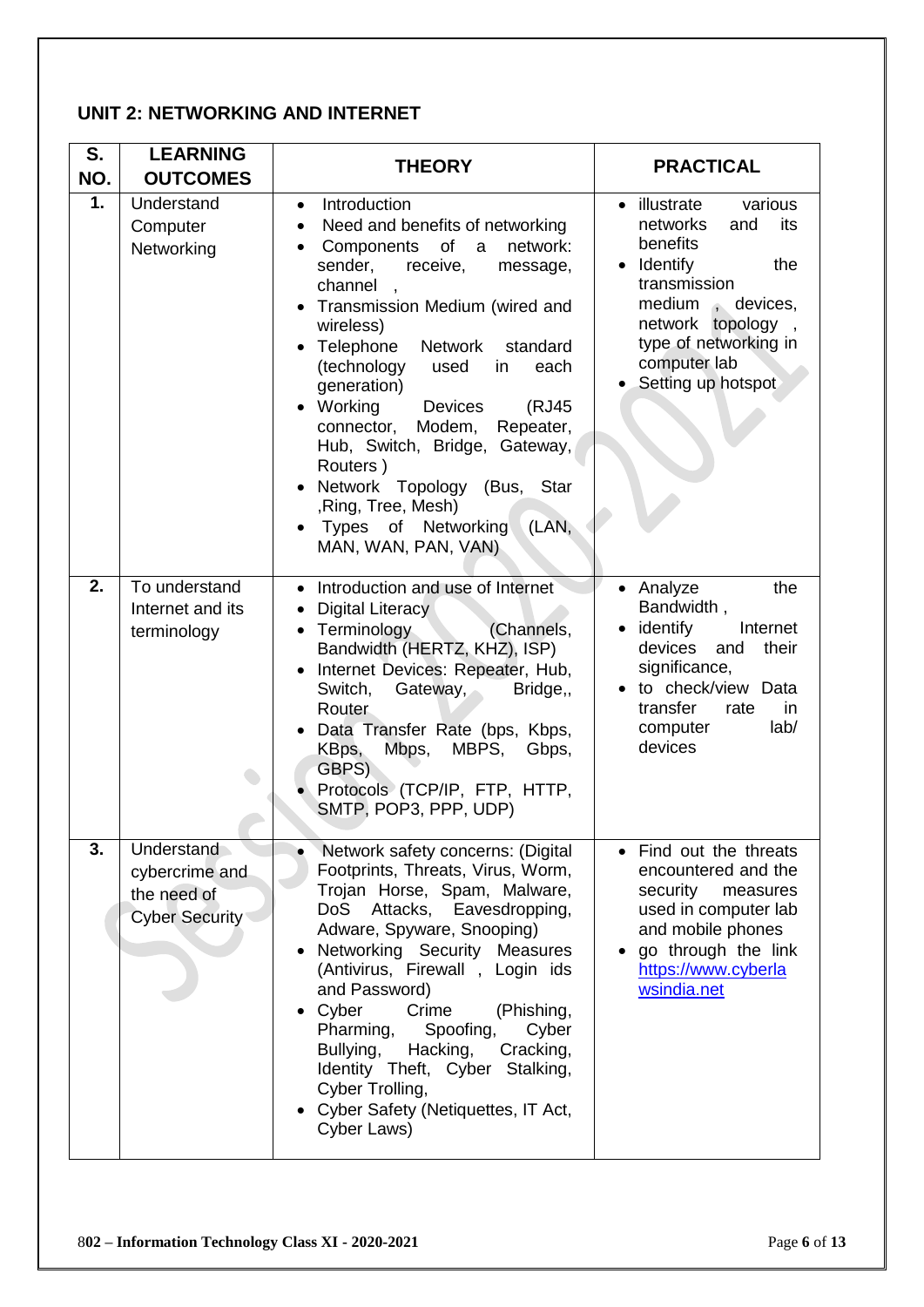# **UNIT 3: OFFICE AUTOMATION TOOLS**

| S.<br>NO. | <b>LEARNING</b><br><b>OUTCOMES</b> | <b>THEORY</b>                                                                                                                                                                                                                                                                                                                                                                                                                                                                                                                                                                                                                                                                                                                                                                                                                                                                                                                                                                                                                                                                                                                       | <b>PRACTICAL</b>                                                                                                                                                                                                                                                                                                                                                                                                                                                                                                                                              |
|-----------|------------------------------------|-------------------------------------------------------------------------------------------------------------------------------------------------------------------------------------------------------------------------------------------------------------------------------------------------------------------------------------------------------------------------------------------------------------------------------------------------------------------------------------------------------------------------------------------------------------------------------------------------------------------------------------------------------------------------------------------------------------------------------------------------------------------------------------------------------------------------------------------------------------------------------------------------------------------------------------------------------------------------------------------------------------------------------------------------------------------------------------------------------------------------------------|---------------------------------------------------------------------------------------------------------------------------------------------------------------------------------------------------------------------------------------------------------------------------------------------------------------------------------------------------------------------------------------------------------------------------------------------------------------------------------------------------------------------------------------------------------------|
| 1.        | Word<br>processor                  | introduction work with Word processing<br>$\bullet$<br>applications like OpenOffice,<br>Introduction to Word Processing window<br>components like work area, ruler, tab<br>etc.<br>understanding various tabs like File,<br>Edit, Insert, View and their submenu<br>options to format a document using<br>OpenOffice Writer.<br>learn to create tables in word<br>processors                                                                                                                                                                                                                                                                                                                                                                                                                                                                                                                                                                                                                                                                                                                                                        | List the available word<br>$\bullet$<br>processing<br>applications.<br>Introduce the parts of<br>the main window.<br>Change document<br>views.<br>Start a new document.<br>Open an existing<br>document.<br>Save a document.<br>Close a document.<br>Use the Navigator.<br>$\bullet$                                                                                                                                                                                                                                                                          |
| 2.        | Spreadsheets                       | • appreciate need and use of<br>spreadsheets<br>learn to install an open source<br>spreadsheet software like Calc<br>learn components of the Spreadsheet<br>title window.<br>appreciate different formatting features<br>available in spreadsheets<br>learn to work, save and close<br>spreadsheets<br>work with data, move data, use edit<br>menu<br>Use AutoFill, formatting data,<br>alignment, changing cell color, gridlines<br>and borders,<br>flow of text, merging, splitting text, wrap<br>text, shrink to fit<br>Numeric data formatting<br><b>Find and Replace Data</b><br>delete data and formatting<br>delete cells<br>insert delete rows and columns<br>using formula and functions<br>various type of operators<br>predefined functions in spreadsheets<br>$(sum(), sqrt(), product(), power(), log(),$<br>round(), abs(), average() etc.<br>addressing/referencing: absolute,<br>relative, mixed<br>sort and filter data<br>create chart and graph, setting legend,<br>grids in charts, resizing and moving<br>charts, modifying and deleting charts<br>create/record a macro, run/use macros<br>print spreadsheets | demonstration of<br>components of the<br>Spreadsheet window.<br>demonstration and<br>hands on to insert<br>formulae and use<br>inbuilt functions<br>efficiently<br>make charts using<br>chart tools in<br>spreadsheet<br>sort data according to<br>various criteria<br>change colour,<br>alignment, set borders<br>insert, delete, hide,<br>show rows and<br>columns<br>creating macros and<br>use them efficiently<br>merging two or more<br>cells, splitting a cell<br>search data using Find<br>options, search and<br>replace a selected<br>piece of text |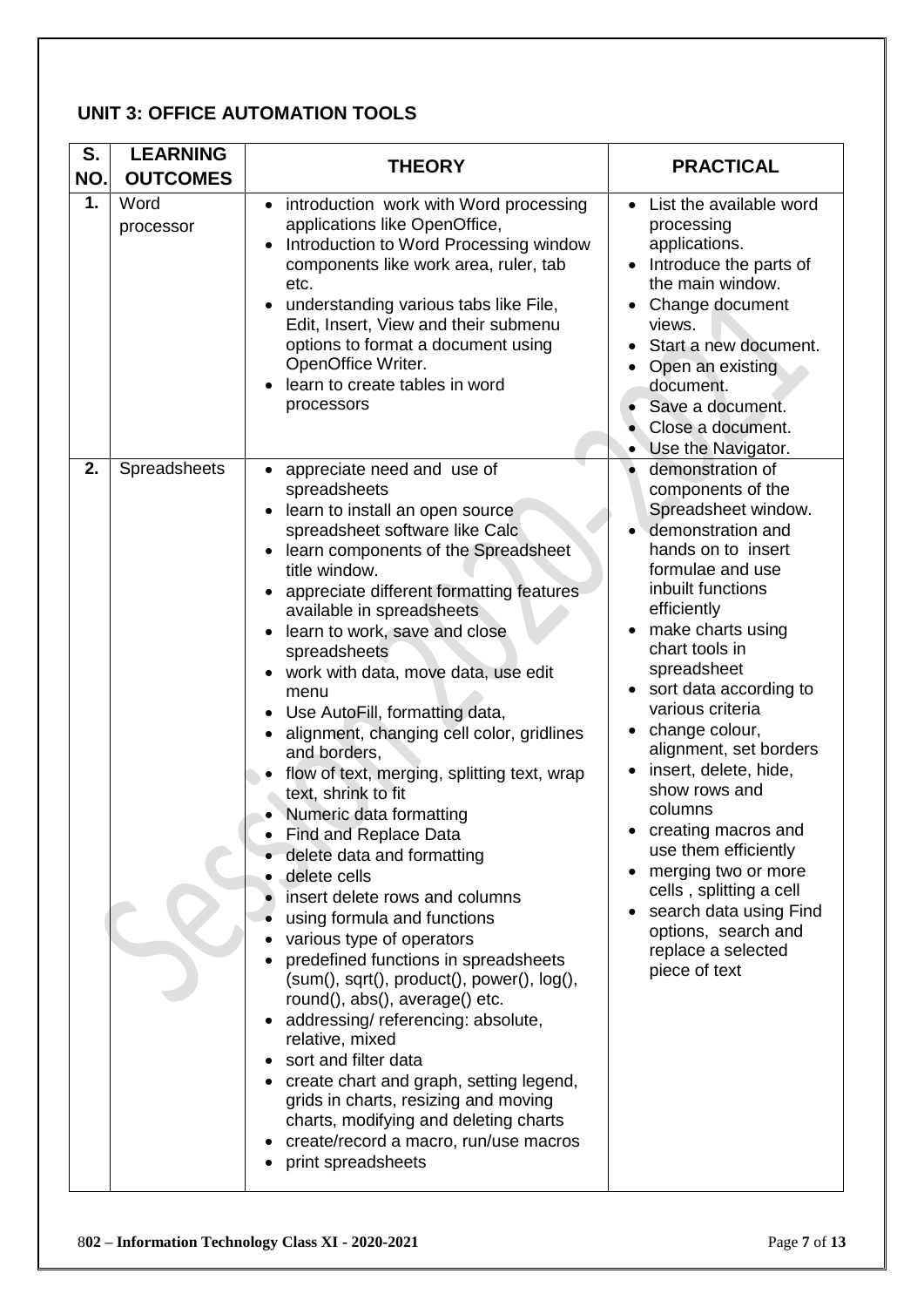| s.<br>NO. | <b>LEARNING</b><br><b>OUTCOMES</b> | <b>THEORY</b>                                                                                                                                                                                                                                           | <b>PRACTICAL</b>                                                     |
|-----------|------------------------------------|---------------------------------------------------------------------------------------------------------------------------------------------------------------------------------------------------------------------------------------------------------|----------------------------------------------------------------------|
| 3.        | Powerpoint                         | • introduction to presentation software<br>• start openOffice Impress<br>• overview of OpenOffice<br>• study of various tabs of OpenOffice<br>understand various views of<br>$\bullet$<br>presentation, animations, transitions,<br>header, footer etc. | • the students will be<br>able to work with<br>presentation software |

# **UNIT 4: RDBMS**

|             | <b>UNIT 4: RDBMS</b>                                         |                                                                                                                                                                                                                                                                                                                                           |                                                                                                                                                 |  |
|-------------|--------------------------------------------------------------|-------------------------------------------------------------------------------------------------------------------------------------------------------------------------------------------------------------------------------------------------------------------------------------------------------------------------------------------|-------------------------------------------------------------------------------------------------------------------------------------------------|--|
| S.<br>NO.   | <b>LEARNING</b><br><b>OUTCOMES</b>                           | <b>THEORY</b>                                                                                                                                                                                                                                                                                                                             | <b>PRACTICAL</b>                                                                                                                                |  |
| $\mathbf 1$ | Understand<br>Relational<br>Database<br>Management<br>System | Database and its purpose<br>Components of a table<br><b>Relational Database Model</b><br>Terminology (Relation, Tuple,<br>Attribute, Cardinality)<br>Keys (Primary, Candidate,<br>Alternate, Foreign)                                                                                                                                     | Installation of MYSQL<br>Simple calculations in<br><b>MYSQL</b>                                                                                 |  |
| 2.          | Introduction<br>to MYSQL                                     | <b>Introduction To MYSQL</b><br><b>Classification of MYSQL</b><br>commands (DDL, DML)<br>Data Types in MYSQL (char,<br>varchar, decimal, int, date, time)<br>Create database<br>Create table<br>View structure of a table<br>Add constraints in table<br>Modify structure<br>Show all tables created in a<br>database<br>Delete structure | <b>CREATE DATABASE</b><br><b>USE</b><br><b>CREATE TABLE</b><br><b>DESCRIBE</b><br><b>SHOW TABLES</b><br><b>ALTER TABLE</b><br><b>DROP TABLE</b> |  |
| 3.          | <b>DML</b><br>Commands                                       | Add rows to a table<br>Viewing content of a table<br>Display selected data depending<br>on specific condition<br>Display data in a order<br>modify the data stored in a table<br>delete contents of a table                                                                                                                               | <b>INSERT INTO</b><br><b>UPDATE</b><br><b>DELETE</b><br>$\bullet$<br>Using WHERE, ORDER<br>BY, DISTINCT, LIKE,<br><b>BETWEEN, IN</b>            |  |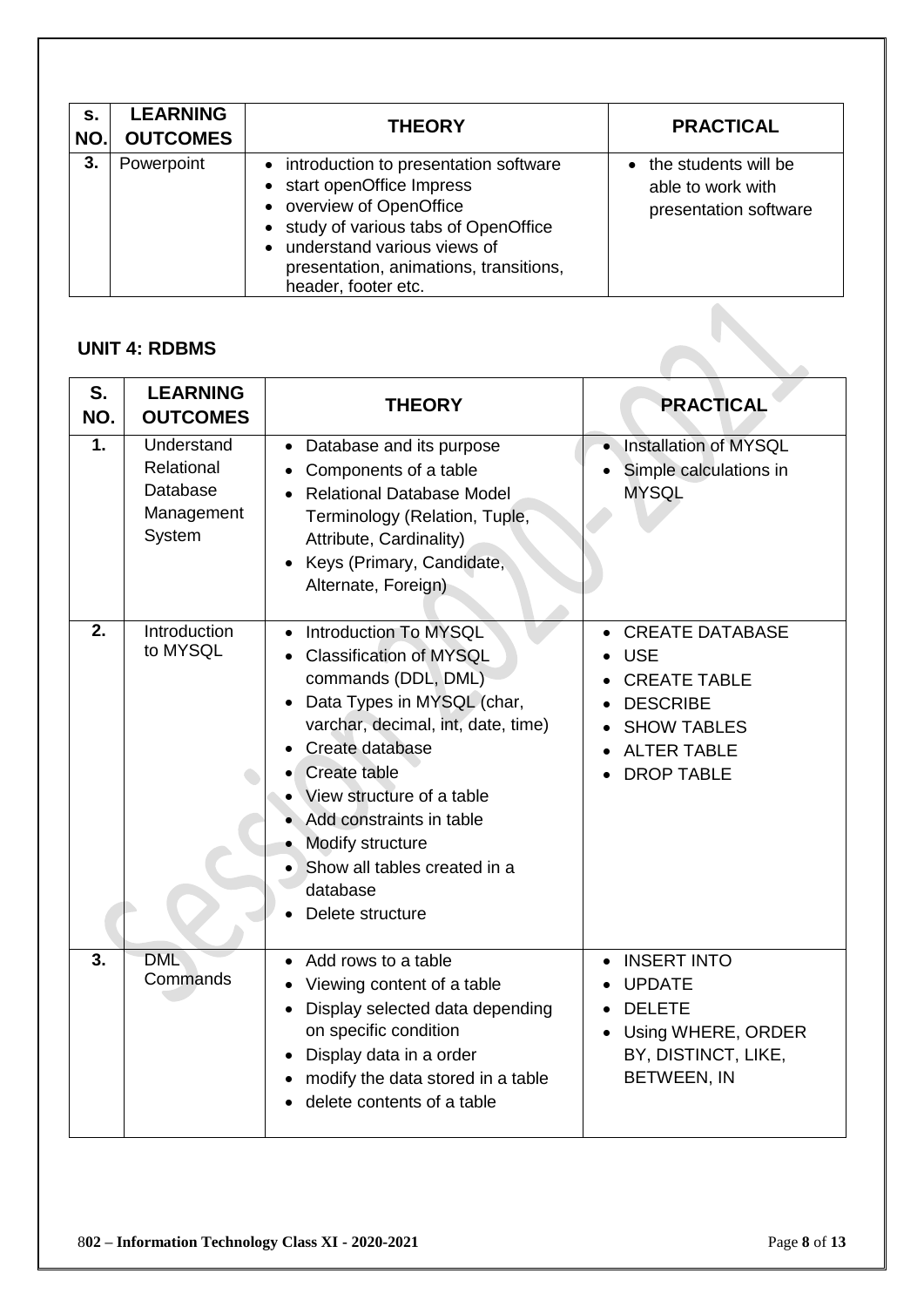# **UNIT 5: FUNDAMENTALS TO JAVA PROGRAMMING**

| S.<br>NO.      | <b>LEARNING</b><br><b>OUTCOMES</b>                                   | <b>THEORY</b>                                                                                                                                                                                                                                                                                                                                                                                                                                                                                                                                                                                                                                                                                                                                                                                    | <b>PRACTICAL</b>                                                                                                                                                                                                                                                                                                                                                                                                                                                                                                                                                                                                                                                                                                                                                                                                                                 |
|----------------|----------------------------------------------------------------------|--------------------------------------------------------------------------------------------------------------------------------------------------------------------------------------------------------------------------------------------------------------------------------------------------------------------------------------------------------------------------------------------------------------------------------------------------------------------------------------------------------------------------------------------------------------------------------------------------------------------------------------------------------------------------------------------------------------------------------------------------------------------------------------------------|--------------------------------------------------------------------------------------------------------------------------------------------------------------------------------------------------------------------------------------------------------------------------------------------------------------------------------------------------------------------------------------------------------------------------------------------------------------------------------------------------------------------------------------------------------------------------------------------------------------------------------------------------------------------------------------------------------------------------------------------------------------------------------------------------------------------------------------------------|
| 1              | Understand<br>Integrated<br>Development<br>Environment<br>(NETBEANS) | Components of IDE<br>$\bullet$<br>Understand and change<br>$\bullet$<br>Properties and methods of<br>Components like jButton,<br>jLabel, jTextField,<br>jTextarea, jRadiobutton,<br>jCheckbox,<br>jPasswordField, jListBox,<br>jComboBox                                                                                                                                                                                                                                                                                                                                                                                                                                                                                                                                                         | Create a project<br>Create a JFrameForm container<br>Add a button component on<br>$\bullet$<br>JFrameForm and change properties<br>like text, font, foreground etc using<br>properties window<br>Add other container controls like<br>jTextField, jTextarea, jRadiobutton,<br>jCheckbox, jPasswordFieldjListBox,<br>jComboBox and change their<br>properties                                                                                                                                                                                                                                                                                                                                                                                                                                                                                     |
| $\overline{2}$ | <b>JAVA</b><br>Programming                                           | Introduction to Object<br>$\bullet$<br><b>Oriented Programming</b><br>To understand various<br>$\bullet$<br>data types (primitive) and<br>purpose of each data type<br>To understand the need<br>$\bullet$<br>and usage of variables<br>To understand usage of<br>$\bullet$<br>operators (assignment,<br>arithmetic, relational,<br>logical, bitwise)<br>To understand how to<br>$\bullet$<br>attach a code with<br>components like jButton,<br>jLabel, jTextField and<br>create a simple<br>application on JFrame<br>To understand the use of<br>various components like<br>jTextarea, jRadiobutton,<br>jCheckbox,<br>jPasswordField, jListBox,<br>jComboBox, JTable,<br>JOptionPane, JPanel<br>To understand when to<br>$\bullet$<br>use selection statements<br>(if, if else and switch case) | Display message Using jlabel and<br>$\bullet$<br>jtextField<br>Join two text entries and display<br>them<br>Write code to close the application<br>Using Joption Pane display a<br>$\bullet$<br>message "welcome to<br><b>INFORMATION TECHNOLOGY"</b><br>Perform simple arithmetic calculation<br>$\bullet$<br>using operators and display the<br>result<br>Write the code to find simple interest<br>$\bullet$<br>Write code to perform an operation<br>based on the criteria input by the<br>user in a checkbox or radio button<br>change the background colour of<br>jbutton based on the colour selected<br>from the jListBox /jComboBox<br>accept marks in 5 subjects and find<br>out the total , percentage. Also display<br>grade depending on the total marks<br>obtained.<br>Enter a character and find out it is<br>vowel or consonant |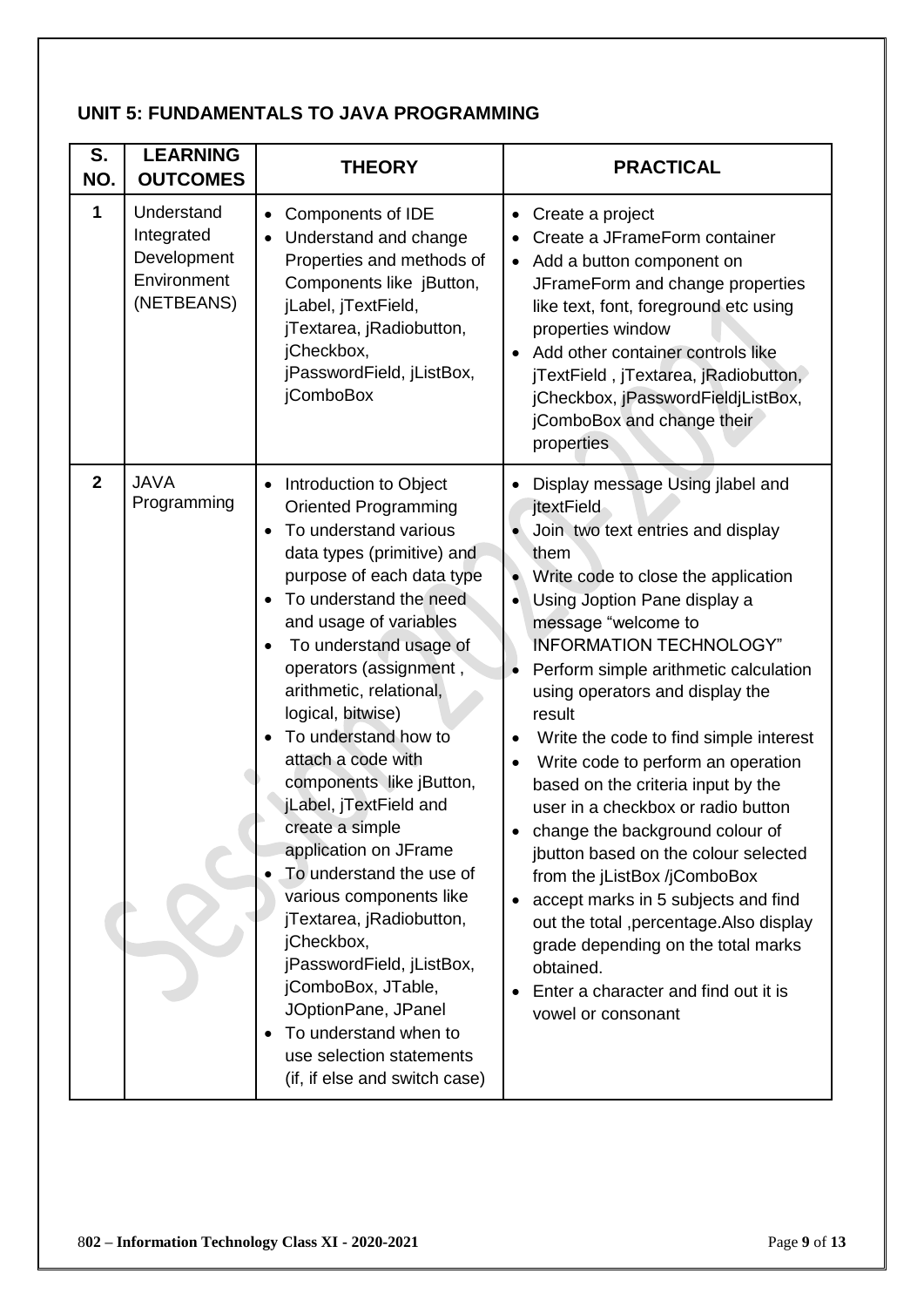# CLASS – XII (SESSION 2020-2021)

**Total Marks: 100 (Theory-60 + Practical-40)**

| <b>INFORMATION TECHNOLOGY (802)</b><br>Class XII (Session 2020-21) |                                                                                                                                                                                                                                                                                               |               |                                                           |                                                         |
|--------------------------------------------------------------------|-----------------------------------------------------------------------------------------------------------------------------------------------------------------------------------------------------------------------------------------------------------------------------------------------|---------------|-----------------------------------------------------------|---------------------------------------------------------|
|                                                                    | <b>UNITS</b>                                                                                                                                                                                                                                                                                  |               | <b>NO. OF HOURS</b><br>for Theory and<br><b>Practical</b> | <b>MAX. MARKS</b><br>for Theory and<br><b>Practical</b> |
|                                                                    | <b>Employability Skills</b>                                                                                                                                                                                                                                                                   |               |                                                           |                                                         |
|                                                                    | Unit 1: Communication Skills- IV                                                                                                                                                                                                                                                              | 10            |                                                           |                                                         |
| Part A                                                             | Unit 2: Self-Management Skills- IV                                                                                                                                                                                                                                                            |               | 10                                                        |                                                         |
|                                                                    | Unit 3 : ICT Skills- IV                                                                                                                                                                                                                                                                       |               | 10                                                        | 10                                                      |
|                                                                    | Unit 4 : Entrepreneurial Skills-IV                                                                                                                                                                                                                                                            |               | 15                                                        |                                                         |
|                                                                    | Unit 5 : Green Skills- IV                                                                                                                                                                                                                                                                     |               | 05                                                        |                                                         |
|                                                                    | <b>Total</b>                                                                                                                                                                                                                                                                                  |               | 50                                                        | 10                                                      |
|                                                                    | <b>Subject Specific Skills</b>                                                                                                                                                                                                                                                                | <b>Theory</b> | <b>Practical</b>                                          | <b>Marks</b>                                            |
|                                                                    | Unit -1 : Database Concepts - RDBMS Tool                                                                                                                                                                                                                                                      | 30            | 45                                                        | 10                                                      |
|                                                                    | Unit -2: Operating Web Based Applications                                                                                                                                                                                                                                                     | 15            | 20                                                        | 12                                                      |
| <u>ന</u><br>Part                                                   | Unit-3 :<br>JAVA - Fundamentals of Java<br>Introduction<br>programming,<br>Java,<br>to<br>Oriented Programming,<br>Object<br>Java<br>Language Elements, Operators, Control<br>Flow, Array, Class Design, Exception<br>Handling, Assertions, Threads, Wrapper<br>Classes, String Manipulation. | 30<br>50      |                                                           | 20                                                      |
|                                                                    | Unit-4: Work Integrated Learning IT - DMA                                                                                                                                                                                                                                                     | 10            | 10                                                        | 8                                                       |
|                                                                    | <b>Total</b>                                                                                                                                                                                                                                                                                  | 85            | 125                                                       | 50                                                      |
|                                                                    | <b>Practical Work</b>                                                                                                                                                                                                                                                                         |               |                                                           |                                                         |
| $\mathbf C$                                                        | <b>Practical Examination</b>                                                                                                                                                                                                                                                                  |               |                                                           | 15                                                      |
| Part                                                               | <b>Written Test</b>                                                                                                                                                                                                                                                                           |               |                                                           | 10                                                      |
|                                                                    | Viva Voce                                                                                                                                                                                                                                                                                     |               |                                                           | 5                                                       |
|                                                                    | <b>Total</b>                                                                                                                                                                                                                                                                                  |               |                                                           | 30                                                      |
| $\Box$                                                             | <b>Project Work/ Field Visit</b>                                                                                                                                                                                                                                                              |               |                                                           |                                                         |
| Part                                                               | <b>Practical File/ Student Portfolio</b>                                                                                                                                                                                                                                                      |               |                                                           | 10                                                      |
|                                                                    | <b>Total</b>                                                                                                                                                                                                                                                                                  |               |                                                           | 10                                                      |
|                                                                    | <b>GRAND TOTAL</b>                                                                                                                                                                                                                                                                            |               | 260                                                       | 100                                                     |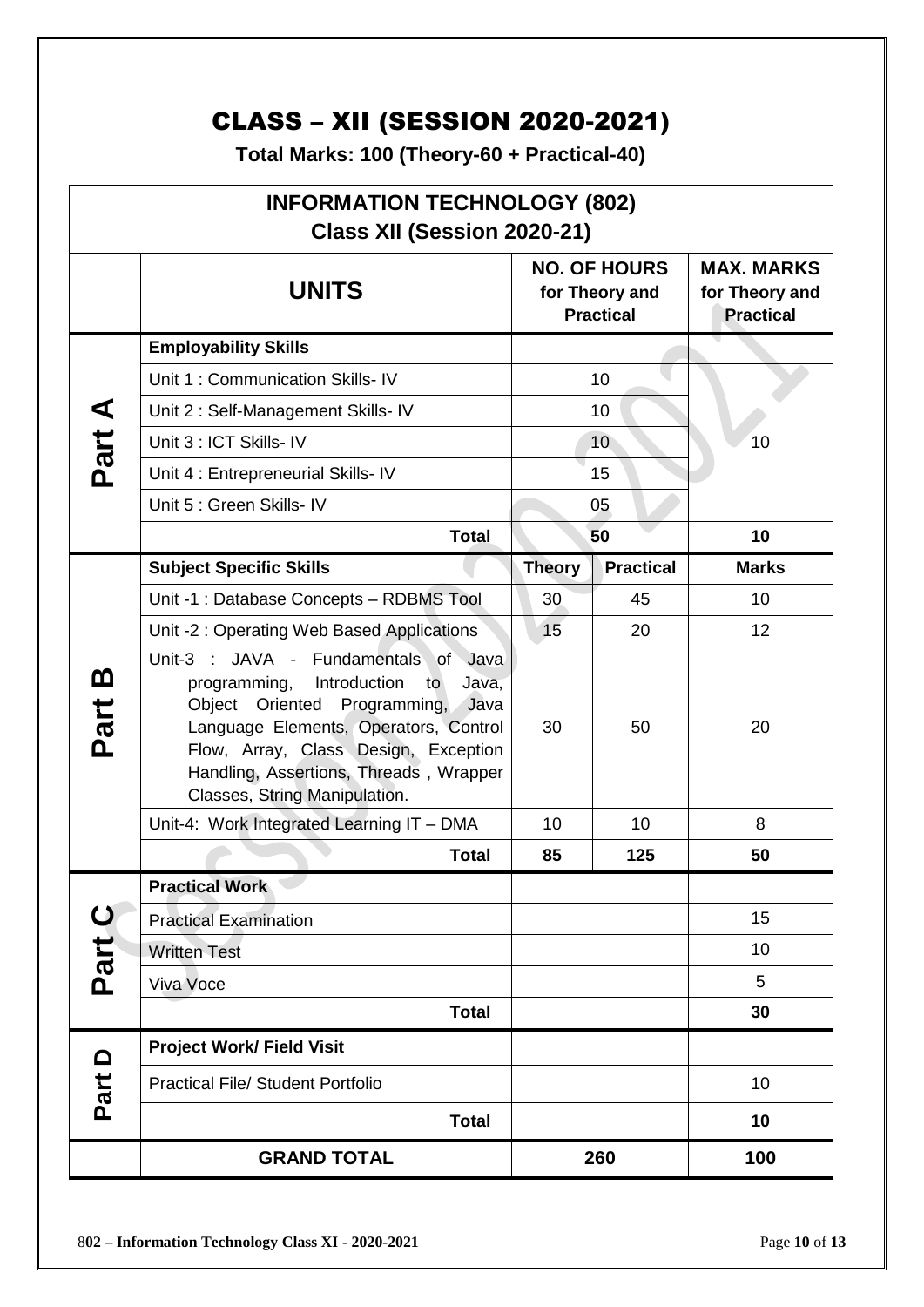# **DETAILED CURRICULUM/TOPICS FOR CLASS XII:**

# **Part-A: EMPLOYABILITY SKILLS**

| <b>S. No.</b> | Units                                                       | <b>Duration(in Hours)</b> |  |
|---------------|-------------------------------------------------------------|---------------------------|--|
| 1.            | Unit 1: Communication Skills- IV                            | 10                        |  |
| 2.            | Unit 2: Self-management Skills- IV                          | 10                        |  |
| 3.            | Unit 3: Information and Communication Technology Skills- IV | 10                        |  |
| 4.            | Unit 4: Entrepreneurial Skills- IV                          | 15                        |  |
| 5.            | Unit 5: Green Skills- IV                                    | 05                        |  |
|               | <b>TOTAL DURATION</b>                                       | 50                        |  |

**NOTE: For Detailed Curriculum/ Topics to be covered under Part A: Employability Skills can be downloaded from CBSE website**.

# **Part-B – SUBJECT SPECIFIC SKILLS**

- Unit -1 : Database Concepts RDBMS tool
- Unit -2 : Operating Web Based Applications
- Unit-3 : JAVA Fundamentals of Java programming, Introduction to Java, Object Oriented Programming, Java Language Elements, Operators, Control Flow, Array, Class Design, Exception Handling, Assertions, Threads , Wrapper Classes, String Manipulation.
- Unit-4: Work Integrated Learning IT DMA

# **DETAILED CURRICULUM:**

| <b>UNIT</b>       | <b>TOPICS/SUB-TOPICS</b>                                   | <b>MARKS</b> |
|-------------------|------------------------------------------------------------|--------------|
| UNIT <sub>1</sub> | <b>DATABASE CONCEPTS - RDBMS TOOL</b>                      | 10           |
|                   | Basics of RDBMS.                                           |              |
|                   | SQL - Creating and Opening Database.                       |              |
|                   | Creating and populating tables.                            |              |
|                   | Modifying the content and structure of table.<br>$\bullet$ |              |
|                   | Ordering and Grouping.<br>$\bullet$                        |              |
|                   | Operating with multiple tables.<br>$\bullet$               |              |
| UNIT <sub>2</sub> | <b>Operating Web Based Applications</b>                    | 12           |
|                   | <b>Online Reservation Systems.</b><br>$\bullet$            |              |
|                   | E-Governance.<br>$\bullet$                                 |              |
|                   | Online Shopping and Bill payments.                         |              |
|                   | <b>Online Tutorials and Tests.</b><br>$\bullet$            |              |
|                   | Project Management - Web Based Application development.    |              |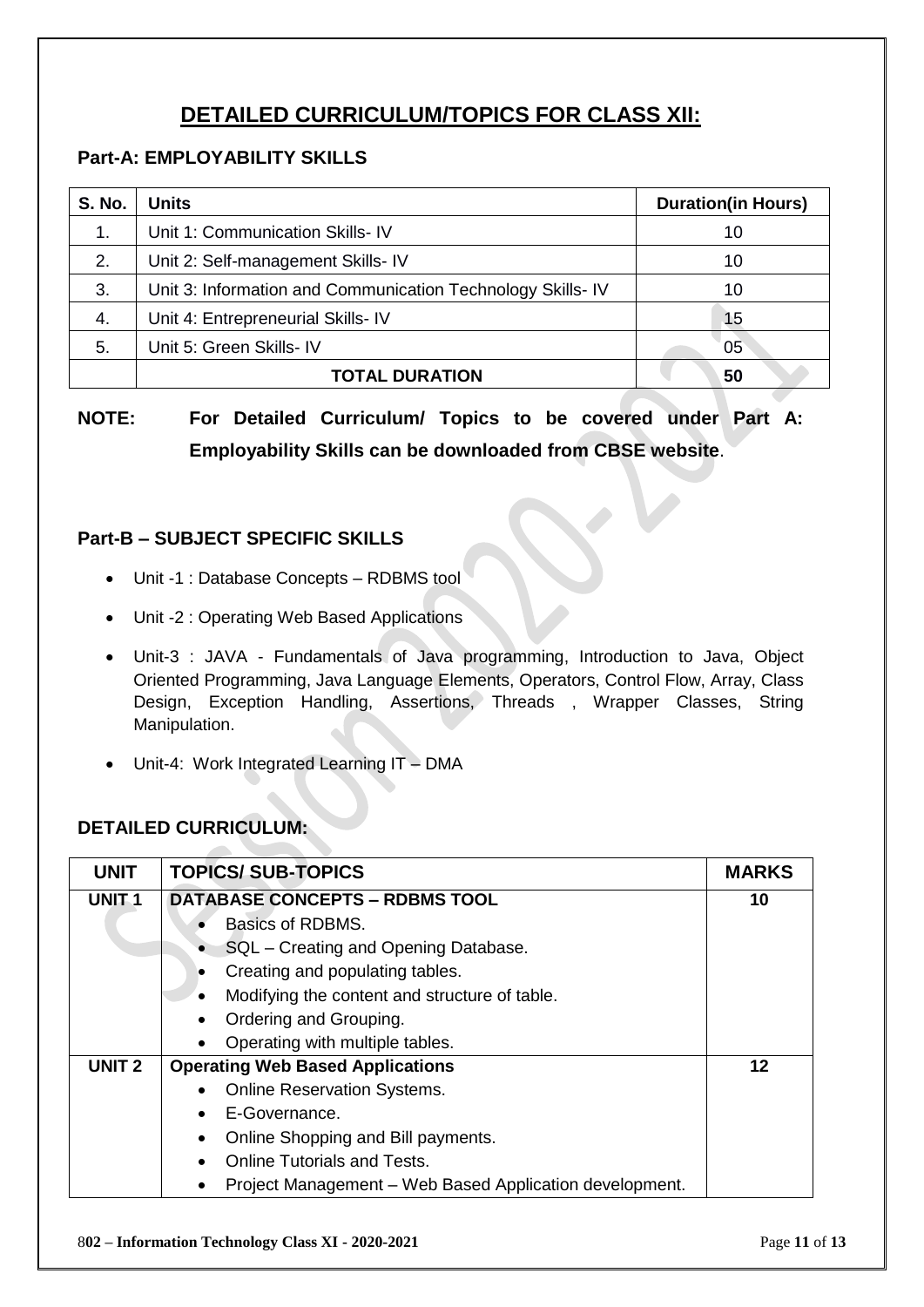| <b>UNIT</b>   | <b>TOPICS/ SUB-TOPICS</b>                               | <b>MARKS</b> |
|---------------|---------------------------------------------------------|--------------|
|               | Project essentials and tips.                            |              |
|               | Case Study - Online Game.                               |              |
|               | Case Study - Online Quiz.                               |              |
|               | Case Study - Online Bill Calculator.                    |              |
| <b>UNIT3</b>  | Fundamentals of Java programming, Introduction to Java, | 20           |
|               | <b>Object</b>                                           |              |
|               | Oriented Programming,                                   |              |
|               | Java Language Elements,                                 |              |
|               | Operators,                                              |              |
|               | Control Flow,                                           |              |
|               | Array,                                                  |              |
|               | Class Design,                                           |              |
|               | Exception Handling,                                     |              |
|               | Assertions,                                             |              |
|               | Threads,                                                |              |
|               | Wrapper Classes,                                        |              |
|               | <b>String Manipulation</b>                              |              |
| <b>UNIT 4</b> | <b>Work Integrated Learning IT - DMA</b>                | 8            |
|               | Identification of Work Areas.                           |              |
|               | Work Experience.                                        |              |
|               | <b>TOTAL</b>                                            | 50           |

# **Practical: 40 Marks**

| <b>DETAILS</b>                                                                                                                                         | <b>MARKS</b> |
|--------------------------------------------------------------------------------------------------------------------------------------------------------|--------------|
| <b>Programs / Practical Questions.</b><br>SQL Queries (10 Marks).<br>JAVA Programs (10 Marks).<br>٠<br>Operating Web Based Application (5 Marks).<br>٠ | 25           |
| <b>Project / Practical File</b>                                                                                                                        | 10           |
| <b>Viva Voce</b>                                                                                                                                       | 5            |
| <b>Total</b>                                                                                                                                           | 40           |
|                                                                                                                                                        |              |